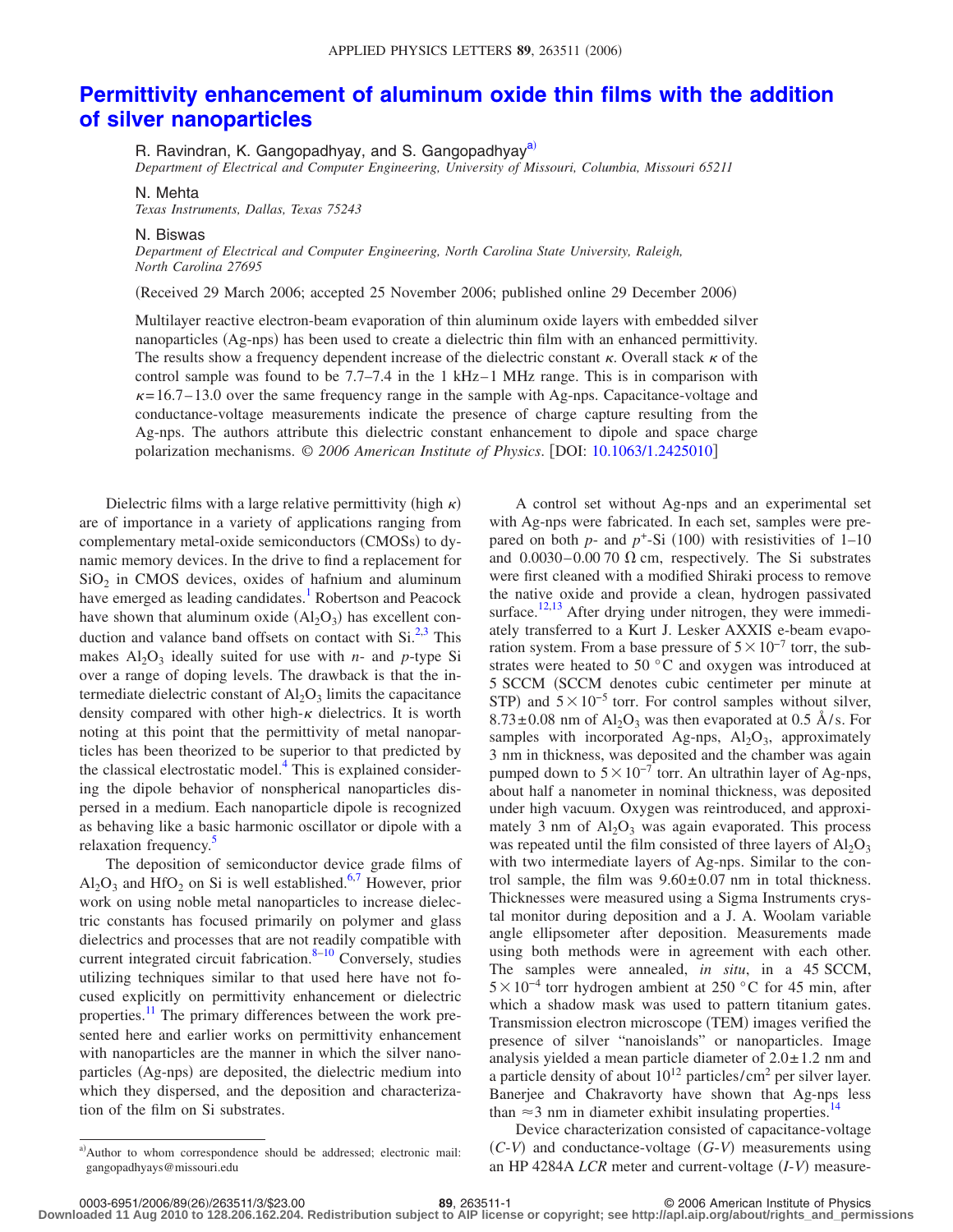<span id="page-1-0"></span>

FIG. 1. (Color online) Dielectric constants of the two samples with and without silver. Inset is a top down TEM image showing one layer of silver nanoparticles on  $\text{Al}_2\text{O}_3$ .

ments using a Keithley 2400 sourcemeter. The *p*+-Si:dielectric:Ti structure is discussed first. From an electrical standpoint, the  $p^+$ -Si behaves similar to a metal, and the device is thus a simple metal-insulator-metal capacitor. The dielectric constants are plotted in Fig. [1.](#page-1-0) As would be expected, the control sample exhibits relatively little frequency dependence on  $p^+$ -Si. However, the sample with embedded silver exhibits a frequency dependent enhancement of  $\kappa$ . Relative to the control sample, the Ag-np sample shows approximately a doubling in dielectric constant.

Two mechanisms are considered in explaining the frequency dependent nature of this permittivity increase. The first is space charge polarization at the Ag-np:dielectric interfaces. This is thought to apply more prominently to the particles above the conductor/insulator threshold for silver. Charge accumulation at the heterogeneous Ag-np:dielectric interface will produce an increase in capacitance most prominent at lower frequencies.<sup>15</sup> The Ag-nps are also proposed as behaving like induced dipoles with a frequency dependent response to the small signal. This has been observed in nanocomposite dielectrics with embedded metal nanoparticles.<sup>16[,17](#page-2-15)</sup> As such, the second mechanism is a dipole polarization component. When the small signal frequency is sufficiently slower than the relaxation frequency of the Agnps, dipole polarization will contribute to the overall permittivity of the nanocomposite. The Ag-np dipole moments can follow the changes in an adequately low frequency small signal.<sup>5</sup> However, when the small signal frequency approaches the dipole relaxation frequency this ability decreases (typically occurring in the microwave region). We believe that dipole polarization is the primary permittivity *enhancing* mechanism in this nanocomposite system, particularly with regards to the smaller Ag-nps below the conduction threshold of silver. Between these two constituent mechanisms, the measured dielectric constant decreases with increasing frequencies. Considering space charge polarization, the dielectric constant drop at lower frequencies (around 1 kHz) is explained. Dipole polarization then ac-

<span id="page-1-1"></span>TABLE I. Dissipation factors of the two samples over the tested frequency range.

| Sample         | 1 kHz | $10$ kHz | $100 \text{ kHz}$ | 1 MHz |
|----------------|-------|----------|-------------------|-------|
| Without silver | 0.074 | 0.011    | 0.007             | 0.003 |
| With silver    | 0.155 | 0.089    | 0.115             | 0.085 |

<span id="page-1-2"></span>

FIG. 2. (Color online) Current density curves for the control and experimental samples.

counts for the drop at higher frequencies (around 1 MHz). It is noted that both of these polarization mechanisms are lossy.

The dissipation factors *D* for the control and experimental samples over the measured frequency range are summarized in Table [I.](#page-1-1) The increase in *D* in the Ag-np sample is attributed to the losses from charge accumulation at the Agnp:dielectric interfaces (at lower frequencies) and alignment of the nanoparticle dipoles with the varying small signal (at higher frequencies).<sup>[15](#page-2-13)</sup> Thus, there are some conceivable lower and upper frequencies (corresponding to the relaxation frequency), beyond which *D* should begin to decrease. Unfortunately, setup limitations prevented measurements outside of the reported frequency range.

Identical films forming metal-insulator-semiconductor (MIS) structures on *p*-Si were also characterized. *I*-*V* measurements on the *p*-Si:dielectric:Ti structure are shown in Fig. [2.](#page-1-2) Leakage of both samples is roughly  $10^{-4}$  A/cm<sup>2</sup> in accumulation  $(V_{\text{fb}} - 0.5 \text{ V} = -0.70 \text{ V}$  with Ag and  $-1.25 \text{ V}$ without Ag), whereas the leakage of virtually identically processed 5 nm HfO<sub>2</sub> is  $10^{-2}$  A/cm<sup>2</sup>.<sup>[6](#page-2-5)</sup> This indicates that the addition of silver does not make the dielectric notably leakier and is in line with similarly fabricated high- $\kappa$  thin films.

All MIS data were corrected for the presence of series resistance  $R_s$ <sup>[18](#page-2-16)</sup> Since the Ag-nps themselves are close to each other but not at the interface and because of the low temperature processing, they are not expected to affect the interface states. However, the Ag-nps establish locations of quantum confinement (QC) within the nanocomposite dielectric. Because of the close proximity of the first and second

<span id="page-1-3"></span>

FIG. 3. (Color online) Capacitance-voltage (top) and measured conductance-voltage (inset) curves on  $p$ -Si. The group of four curves on the left is from the control sample, and the group of four curves on the right is from the experimental sample. Within each group, frequencies left to right are 1 MHz, 100 kHz, 10 kHz, and 1 kHz.

**Downloaded 11 Aug 2010 to 128.206.162.204. Redistribution subject to AIP license or copyright; see http://apl.aip.org/about/rights\_and\_permissions**